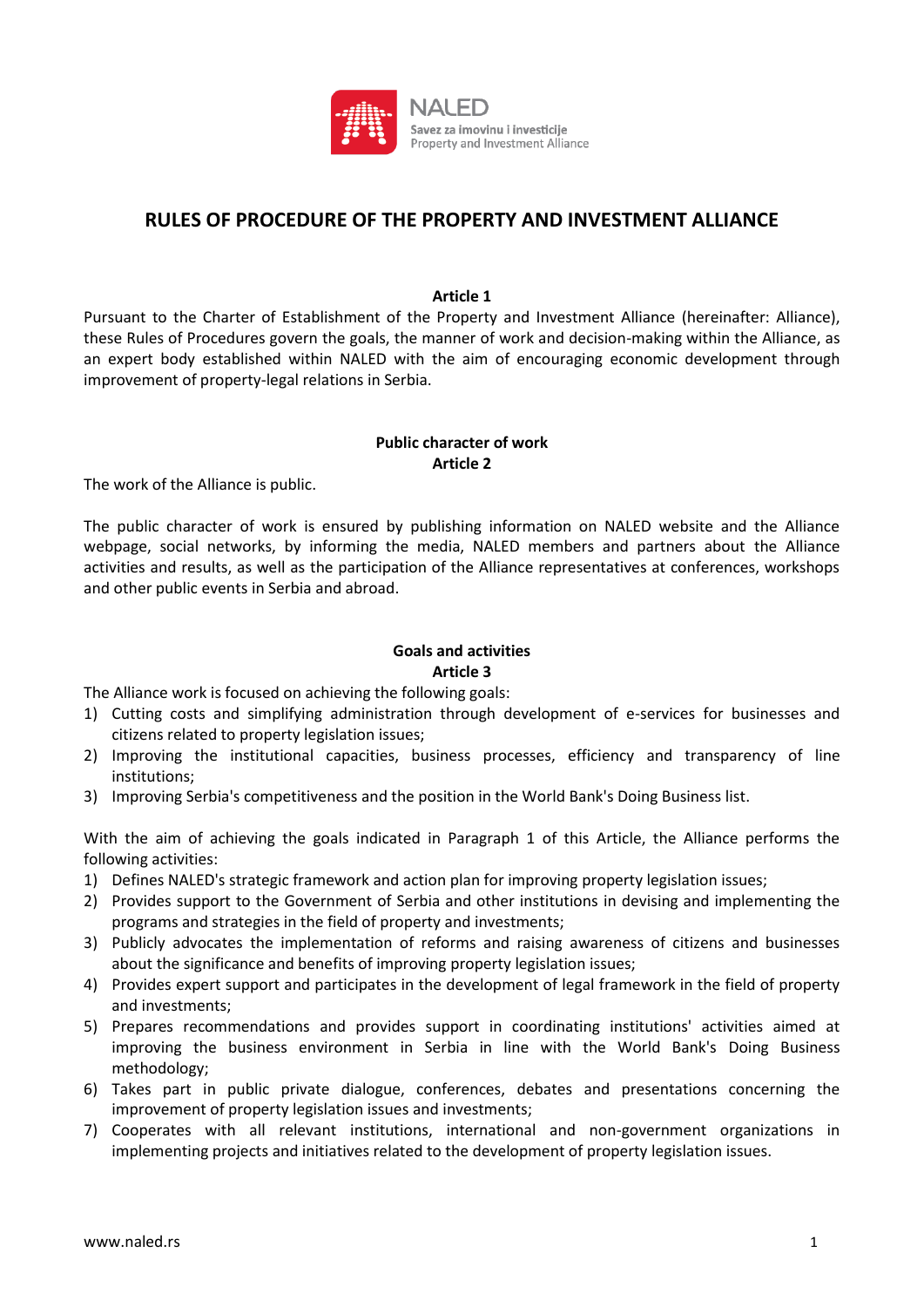# **Organizational structure Article 4**

The Alliance activities involve founders, members, members of Presidency, associated members, observers and a coordinator.

The Alliance **founders** include NALED members from the category of Leaders or higher membership categories in line with the Rulebook on Membership Contribution, that initiated the establishment of the Alliance and adopted the Charter of Establishment.

The Alliance **members** include NALED members from the category of Leaders or higher membership categories, coming from the sector of businesses, local governments, sectorial and expert associations and other organizations and institutions.

The Alliance **Presidency** involves a president and a maximum of three vice-presidents, elected among the Alliance founders and members, in a manner adequately reflecting the Alliance sectorial structure, which is taken care of by NALED Executive Office.

The **associated members** may include state institutions, international organizations, academia and independent experts that can contribute to the Alliance activities on improving the regulatory and institutional framework.

The **observers** may include NALED members or potential members that expressed interest in joining the Alliance.

The Alliance **Coordinator** is a person engaged in NALED Executive Office, providing expert and operational support to the Alliance functioning.

The Alliance may form smaller, expert **working groups** focused on achieving individual program goals, or specific tasks and activities from the work plan.

# **The rights and duties of the Alliance founders and members**

## **Article 5**

Long with the right to vote, the founders and members are also entitled to the following rights and duties:

- 1) Attend the Alliance meetings and participate in decision-making;
- 2) Propose candidates and elect the Alliance Presidency;
- 3) Propose and adopt agenda amendments for the Alliance meetings;
- 4) Propose and adopt the Alliance internal acts;
- 5) Adopt a work plan determining the Alliance priorities and activities, and contribute to its realization;
- 6) Establish specific working groups within the Alliance and participate in their work;
- 7) Provide support to NALED Executive Office in developing proposals, advocating and implementing reforms in the Alliance's field of work;
- 8) Cooperate with NALED Executive Office on performing analyses in the Alliance's field of work;
- 9) Promote the Alliance goals and activities in the media, and by participating in events and meetings;
- 10) Adopt reports on the Alliance activities and results;
- 11) Regularly settle their membership fee liabilities.

The founders and members are obliged to act in line with the goals defined in the Charter of Establishment and other internal acts, as well as in line with the provisions of these Rules of Procedure.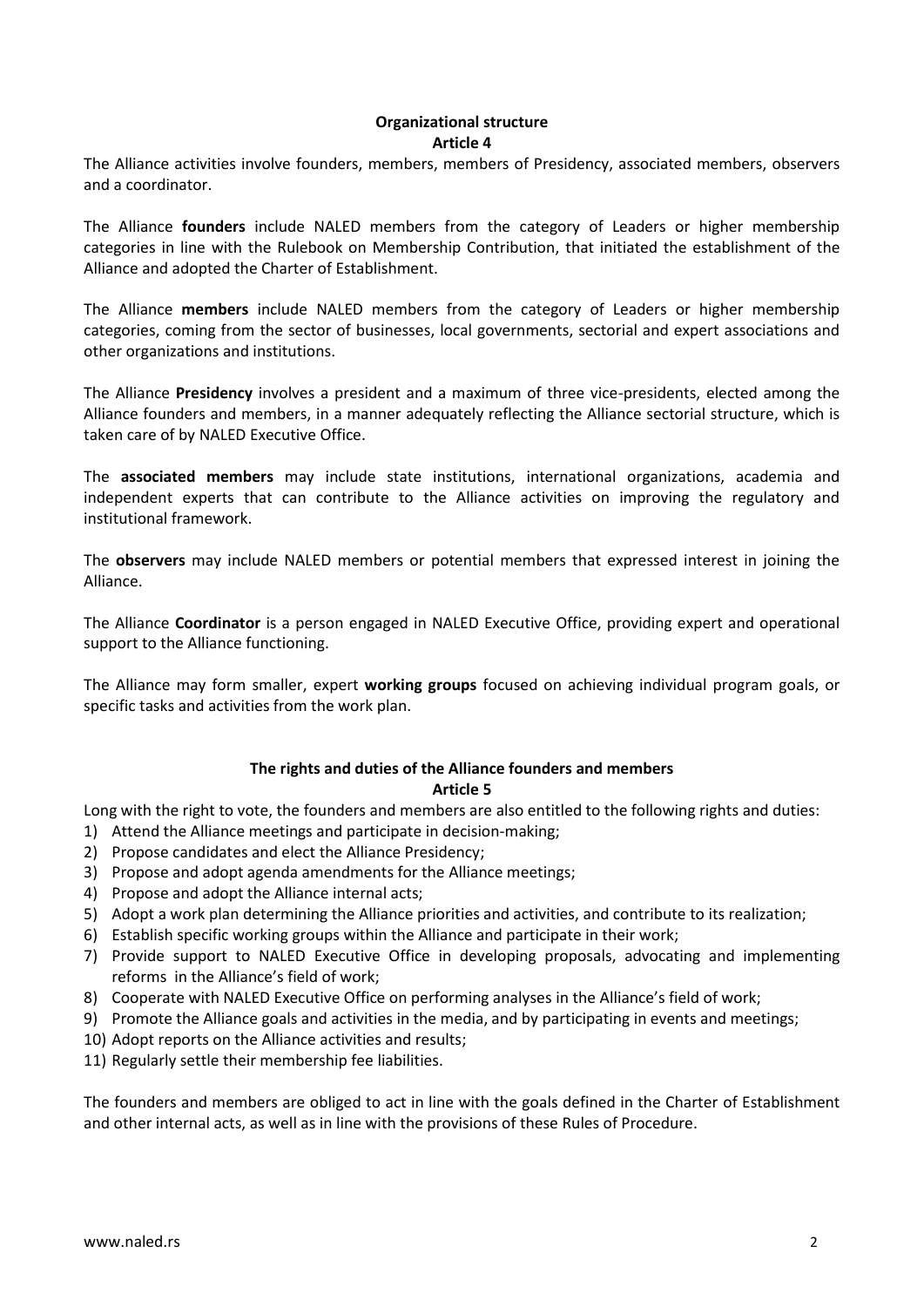The founders and other members shall lose their status in the following cases:

- 1) Losing the status of full member of NALED, as defined in NALED Statute;
- 2) Upon voluntary withdrawal, after submitting a written statement to the Coordinator.

# **The role, election and term of the Alliance Presidency Article 6**

The Alliance activities are led by a president, or one of the vice-presidents as determined by the president as a deputy in case of their absence.

The Presidency performs the following functions:

- 1) Takes care about the Alliance image, continuity, development and sustainability;
- 2) Proposes the work plan and the annual report on the Alliance activities;
- 3) Proposes the establishment and abolishment of the Alliance working groups;
- 4) Proposes amendments to the Charter of Establishment and the Rules of Procedure;
- 5) Takes care on the enforcement of the Alliance decisions and respecting the Alliance members' rights and duties;
- 6) Represents the Alliance in public and promotes the Alliance results;
- 7) Establishes contact and cooperation with potential members, representatives of institutions, diplomatic corps, international organizations and the media;
- 8) Confirms the decisions on the admission of new members, associated members and observing members, based on proposals by NALED Executive Office;
- 9) Contributes to further strengthening of the Alliance by involving new members, fundraising and supporting project implementation.

The president and vice-presidents are elected among the founders and members for a period of two years and may be re-elected.

A candidacy for a member of Presidency may be submitted by a high-ranked representative of an organization in the Alliance membership, upon receiving support from at least three other members of the Alliance.

The Presidency is elected by the Alliance founders and members, through voting that can be performed electronically, or live within an Alliance meeting. The candidates that receive the highest number of votes are elected into Presidency, and they afterwards select the President among themselves.

In case of cease of membership in the Alliance, cease of employment in an Alliance member organization or upon submitting a written resignation from the Presidency, the vacancy shall be taken by another representative of the Presidency as determined among Presidency members, until the end of two-year term.

Based on a proposal by NALED Executive Office, the Presidency may coopt additional members into the Presidency, selected among the Alliance members, without calling elections, in order to ensure adequate structure and representativeness of the Presidency. The term of coopted members shall last until the end of term of the elected Presidency.

In case that three or more members of Presidency resign or their membership in the Alliance ceases for other reasons, extraordinary elections shall be announced for the Alliance Presidency.

The Alliance founders and members shall elect the new Presidency no later than one month upon the end of term, i.e. the publishing of elections for the new Presidency.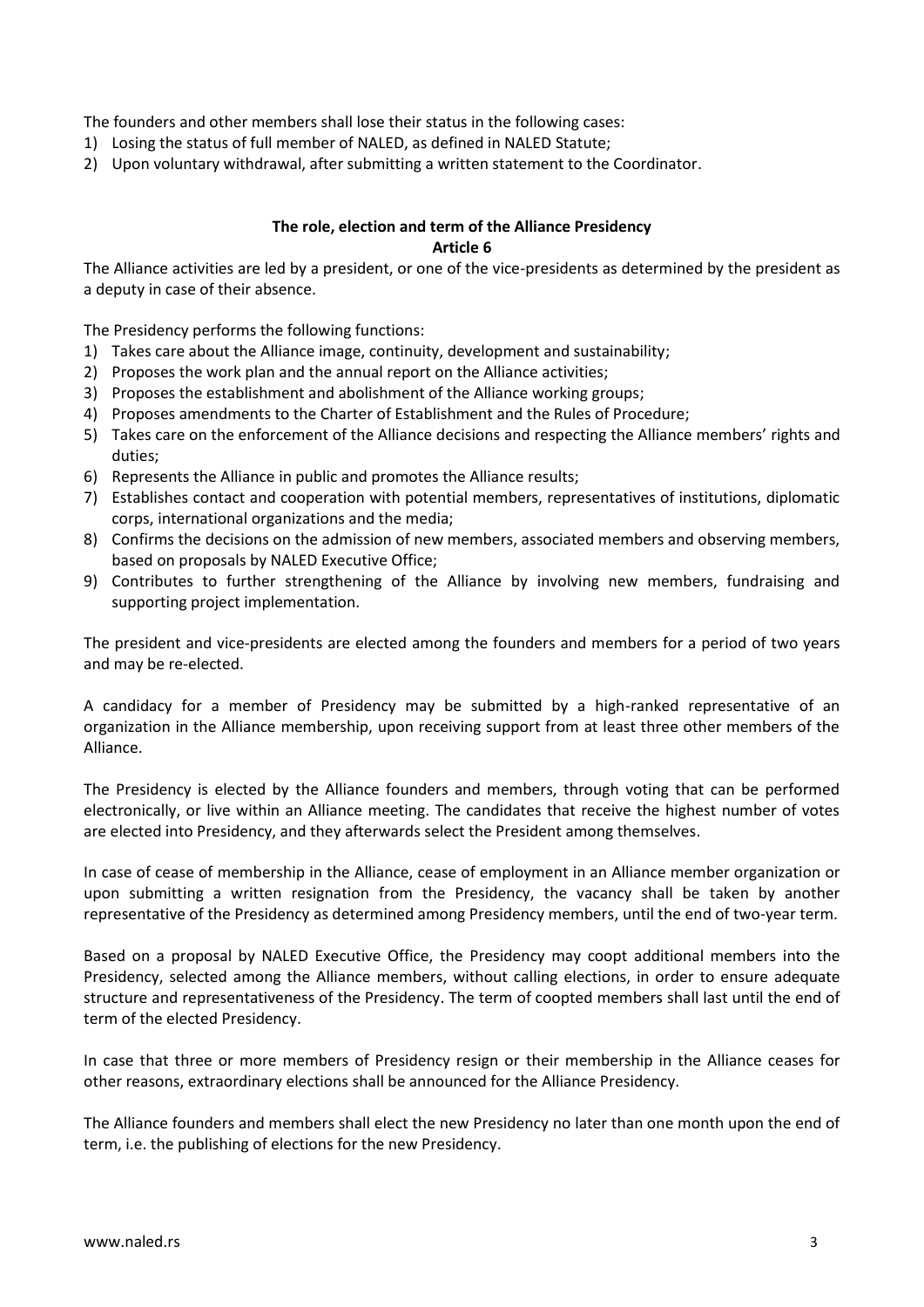## **The role and term of associated members Article 7**

The associated members, in line with their field of work and expertise, shall:

- 1) Provide expert contribution and institutional support to the Alliance activities;
- 2) Enable transparent consultative process in planning and developing strategies, regulations and other acts in the Alliance's field of work;
- 3) Provide support in planning and implementation of joint projects;
- 4) Upon invitation, take part in the Alliance meetings and other activities.

Associated members are entitled to participate in the consultative process and the Alliance activities upon invitation, attend open meetings and receive information about the Alliance activities.

Associated members do not have the right to vote and decide, nor the obligation of paying adequate membership fee for participating in the Alliance.

The associated member status is gained after submitting a completed accession form upon the coordinator's invitation, and terminated upon a statement on withdrawal, absence from at least three consecutive Alliance meetings where a member is invited, or upon cessation of the need for participation of associated member.

# **The role and term of observers Article 8**

Potential members and NALED members that do not belong to an adequate membership category in line with the Rulebook on Membership Contribution, but they expressed interest in joining the Alliance, may obtain the observer status for a period of a maximum of six months, or a maximum of two Alliance meetings. Exceptionally, based on a proposal by the Executive Office, the Alliance Presidency may approve the status of a standing observer to members that are exempted from paying the membership fee, in line with the Rulebook on Membership Contribution.

The observers are entitled to participate in the consultative process and the Alliance activities upon invitation, attend open meetings and receive information about the Alliance activities.

The observers do not have the right to vote and decide, nor the obligation of paying adequate membership fee for participating in the Alliance.

The observer status shall cease upon the end of period defined in Paragraph 1 of this Article, or upon joining the Alliance membership.

#### **The role of the coordinator Article 9**

The Alliance Coordinator is appointed by NALED Executive Office Director, among NALED employees.

The coordinator shall perform the following functions:

- 1) Initiate and organize the Alliance meetings;
- 2) Coordinates the Alliance meetings together with the President of the Alliance;
- 3) Organizes minute keeping from the organized meetings;
- 4) Prepares and submits materials needed for the Alliance work;
- 5) Proposes and involves new members, associated members and observers;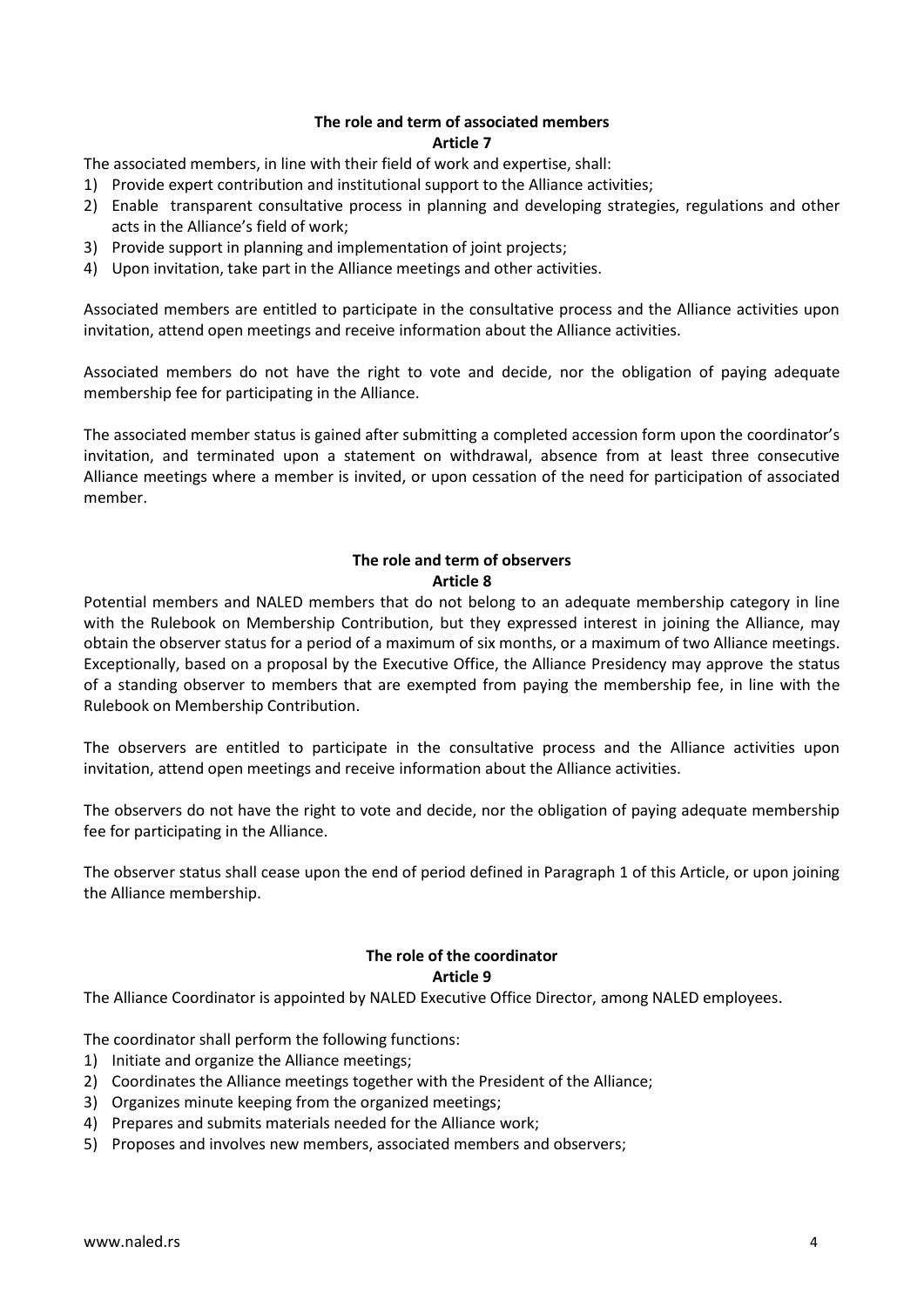- 6) Maintains and regularly updates the database about the founders, members, associated members, observers and working groups;
- 7) Prepares and publishes information about the Alliance meetings and other activities;
- 8) Informs the Alliance members about important initiatives, regulatory activities and projects significant for the Alliance work;
- 9) Coordinates the public private dialogue in the Alliance's field of work;
- 10) Represents the Alliance in the Government's working groups
- 11) Presents the Alliance initiatives and activities in public;
- 12) Performs other expert and organizational activities needed for the Alliance work.

The coordinator takes part in the consultative process and all activities of the Alliance, without the right to vote.

#### **The role of working groups Article 10**

Upon a proposal by the Alliance President, and with the consent of the majority of attending members, the Alliance can form expert working groups as ad hoc operational bodies involving the Alliance members interested in the realization of individual program goals or concrete tasks and activities of the Alliance.

The working group members select the chairman among themselves, to manage the activities of the working group with the support of the coordinator.

The chairman informs other Alliance members about the working group activities, at the Alliance meetings.

## **The Alliance meetings Article 11**

The Alliance meetings are organized at least three times a year, including online meetings.

The Alliance meetings involve only delegated representatives of the Alliance members.

A meeting may be initiated by the President, Vice-President or the Coordinator.

As a rule, the Alliance meetings are open-type, but may also be closed-type, which is decided by the Alliance President.

The closed meetings are attended by the President, Vice-Presidents, founders, members and the coordinator, while the open meetings may also be attended by associated members, observers and other interested parties and the media.

By attending open meetings, the Alliance members and other participants give their consent that a meeting may be recorded and photographed, and that the captured material may later be used and published. Members that do not agree with this provision may state their objection directly to the Alliance Coordinator or submit it via e-mail.

The Coordinator submits the information about the manner of work, the convening and the agenda to the founders, members and other invited participants at least five days before holding a meeting, or on a later date if circumstances require.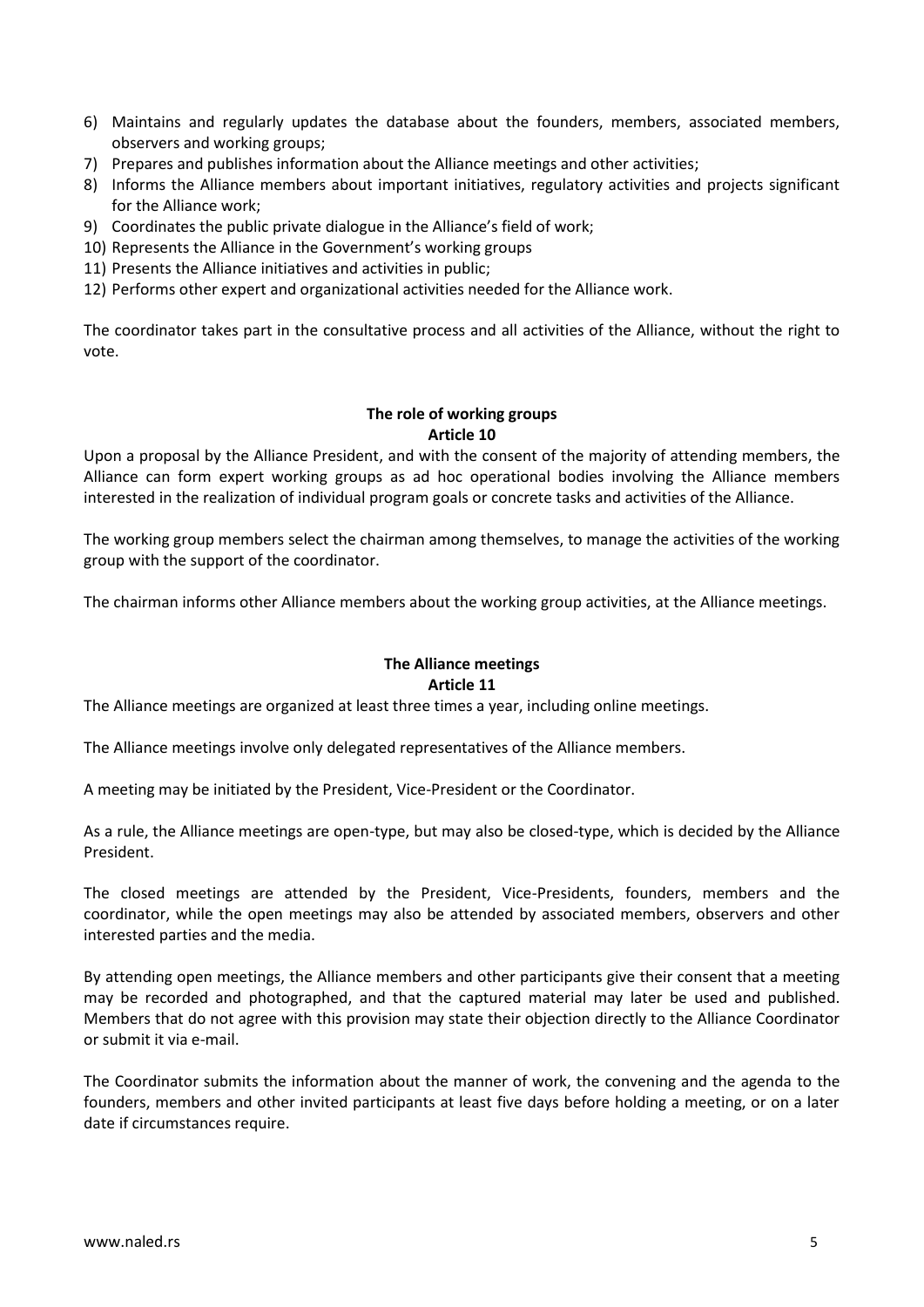#### **Article 12**

The President opens a meeting, notes the attendants and proposes the agenda.

Any founder or member of the Alliance may propose amendments to the agenda, which are decided upon through voting.

After the meeting, the Coordinator submits minutes to the founders, members and other participants.

A founder or member of the Alliance may submit objections to minutes to the Coordinator, after which the harmonized version is once again submitted to all meeting participants for insight.

#### **Decision-making Article 13**

Decisions are made by a simple majority of votes of attending founders and members. In case of electronic voting, the decisions are made by a majority of votes provided in this manner within the determined deadline, via a digital platform determined for this purpose by NALED Executive Office.

The Coordinator timely informs all founders and members about the adopted decisions, regardless of whether they attended the session or took part in the voting.

Decisions are made only regarding the questions included in the meeting agenda.

The decisions needed for achieving the Alliance goals are adopted at meetings, or in certain cases by written statements or electronic voting, of which the founders and members shall be informed by the President or the Coordinator.

#### **Acts**

#### **Article 14**

Unless differently decided, the acts arising from the Alliance activities are signed by the President, or in case of their absence – a Vice-President designated for this purpose.

The documents from the previous Paragraph are stored at NALED head office in electronic form, and are made available to the Coordinator and all founders and members, upon request.

# **Language**

#### **Article 15**

The official language of the Alliance is Serbian.

Aside from Serbian, the official acts of the Alliance and other documents may also be provided in English.

## **Amendments to the Charter of Establishment and the Rules of Procedure Article 16**

The Charter of Establishment and the Rules of Procedure can be amended at the initiative of a founder, member of Presidency, coordinator or at least a quarter of the Alliance members, upon being adopted by a majority of all founders and members.